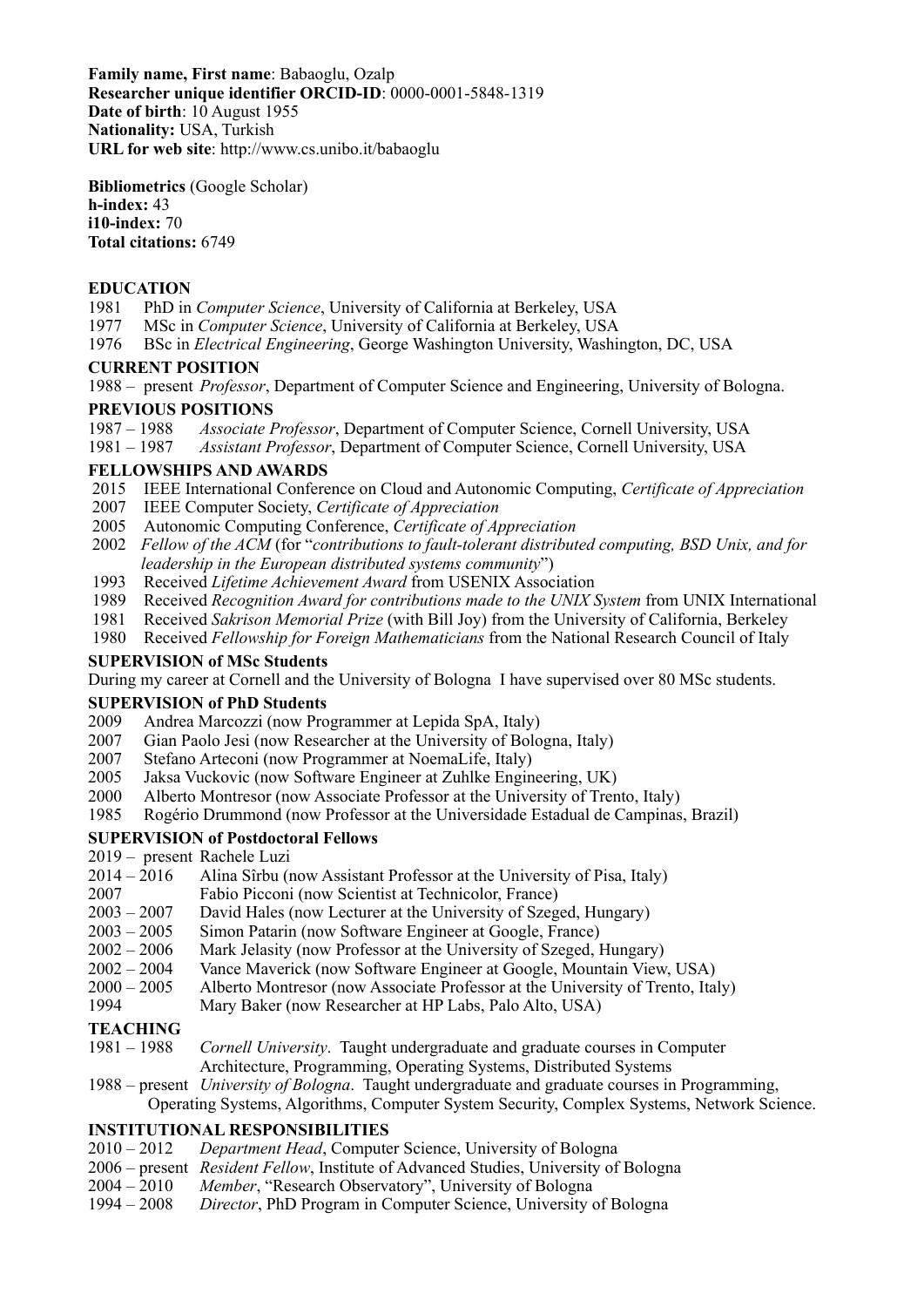## *Babaoglu*

## **COMMISSIONS OF TRUST**

| 2017          | <i>Member</i> , ACM TAAS Editor-in-Chief search committee                                        |
|---------------|--------------------------------------------------------------------------------------------------|
| $2007 - 2019$ | <i>Founding Member, Steering Committee, International Conference on Self-Adaptive</i>            |
|               | and Self-Organizing Systems (SASO)                                                               |
| $2003 - 2005$ | Review Panel Member, FET projects COSIN, PEPITO, SECURE                                          |
| 2003          | <i>Panel Member</i> , FET Initiatives on Global Computing                                        |
|               | 2001 – present Steering Committee, Scientific Advisory Board, Bertinoro international Center for |
|               | informatics (BiCi)                                                                               |
| $2001 - 2005$ | <i>Panel Member</i> , FET Initiatives on Complex Systems                                         |

**Top-ten Publications** (ordered by number of citations)

- 1. Gossip-Based Aggregation in Large Dynamic Networks. *ACM Transactions on Computer Systems* 23:3, (August 2005), 219–252. (With M. Jelasity and A. Montresor) (with **890 citations**)
- 2. Anthill: A Framework for the Development of Agent-Based Peer-to-Peer Systems. In *Proceedings of the 22nd IEEE* International Conference on Distributed Computing Systems *(ICDCS)*, Vienna, Austria, July 2002, 15–22. (With A. Montresor and H. Meling) (**451 citations**)
- 3. Consistent Global States of Distributed Systems: Fundamental Concepts and Mechanisms. In *Distributed Systems*, Second Edition, Sape J. Mullender (Ed.), Chapter 4, Addison-Wesley-ACM Press, New York, 1993, 55–96. (With K. Marzullo) (**376 citations**)
- 4. Design Patterns from Biology for Distributed Computing. *ACM Transactions on Autonomous and Adaptive Systems* 1:1, (September 2006), 26–66. (With G. Canright, A. Deutsch, G. Di Caro, F. Ducatelle, L. Gambardella, N. Ganguly, M. Jelasity, R. Montemanni, A. Montresor and T. Urnes) (**372 citations**)
- 5. T-Man: Gossip-based Overlay Topology Management. *Computer Networks* 53:13, 2321-2339. (August 2009) (With M. Jelasity) (**261 citations**)
- 6. Messor: Load-Balancing through a Swarm of Autonomous Agents. In *Proceedings of the 1st Workshop on Agent and Peer-to-Peer Systems*, Bologna, Italy, July 2002, 97–108. (With A. Montresor and H. Meling) (**239 citations**)
- 7. RELACS: A Communications Infrastructure for Constructing Reliable Applications in Large-Scale Distributed Systems. In *Proceedings of the 28th Hawaii International Conference on System Sciences*, Maui, January 1995, vol. II, 612--621. (With R. Davoli, L.-A. Giachini and M.G. Baker) (**162 citations**)
- 8. Design and Implementation of a P2P Cloud System. In *Proceedings of the 27th ACM Symposium on Applied Computing (SAC 2012)*, Trento, Italy, March 2012, 412–417. (With M. Marzolla and M. Tamburini) (**145 citations**)
- 9. Online Reconfiguration in Replicated Databases Based on Group Communication. In *Proceedings of the International Conference on Dependable Systems and Networks (DSN 2001)*, Goteborg, Sweden, July 2001, 117–-126. (With B. Kemme and A. Bartoli) (**145 citations**)
- 10.Server Consolidation in Clouds through Gossiping. *Proceedings IEEE International Symposium on World of Wireless, Mobile and Multimedia Networks* (WoWMoM), Lucca, Italy, June 2011, 1–6. (With M. Marzolla and F. Panzieri) (**116 citations**)

# **Books Edited** (Selected)

- 1. *Self-Star Properties in Complex Information Systems*, Lecture Notes in Computer Science "Hot Topics", vol. 3460, Springer-Verlag, Berlin 2005. (With M. Jelasity, A. Montresor, C. Fetzer, S. Leonardi, A. van Moorsel and M. van Steen) (**110 citations**)
- 2. *Distributed Algorithms*, Lecture Notes in Computer Science, vol. 1151, Springer-Verlag, Berlin 1996. (With K. Marzullo)

## **Keynote Addresses and Distinguished Lectures** (Selected)

- 1. Keynote Address, *IEEE International Conference on Cloud and Autonomic Computing*, Cambridge, MA (September 2015)
- 2. Keynote Address, *Workshop on Autonomic Distributed Systems*, Vitoria, Espirito Santo, Brazil (May 2015)
- 3. Keynote Address, *NSF Workshop On Trustworthiness in Emerging Distributed Systems and Networks*, Koç University, Istanbul, Turkey (June 2012)
- 4. Keynote Address, *Quantitative Informatics 2011*, Lipari, Italy (June 2011)
- 5. Keynote Address, *ACM Computing Frontiers*, Bertinoro, Italy (May 2010)
- 6. Distinguished Lecture, *Irish Software Engineering Research Centre*, University College Dublin, Dublin, Ireland, (May 2008)
- 7. Distinguished Lecture, *VR Linnaeus Research Centre*, KTH, Stockholm, Sweden, (May 2008)
- 8. Distinguished Lecture, *Royal Society*, London, UK (March 2008)
- 9. Keynote Address, *International Conference on Autonomic Computing and Communication Systems*, Frascati, Italy (October 2007)